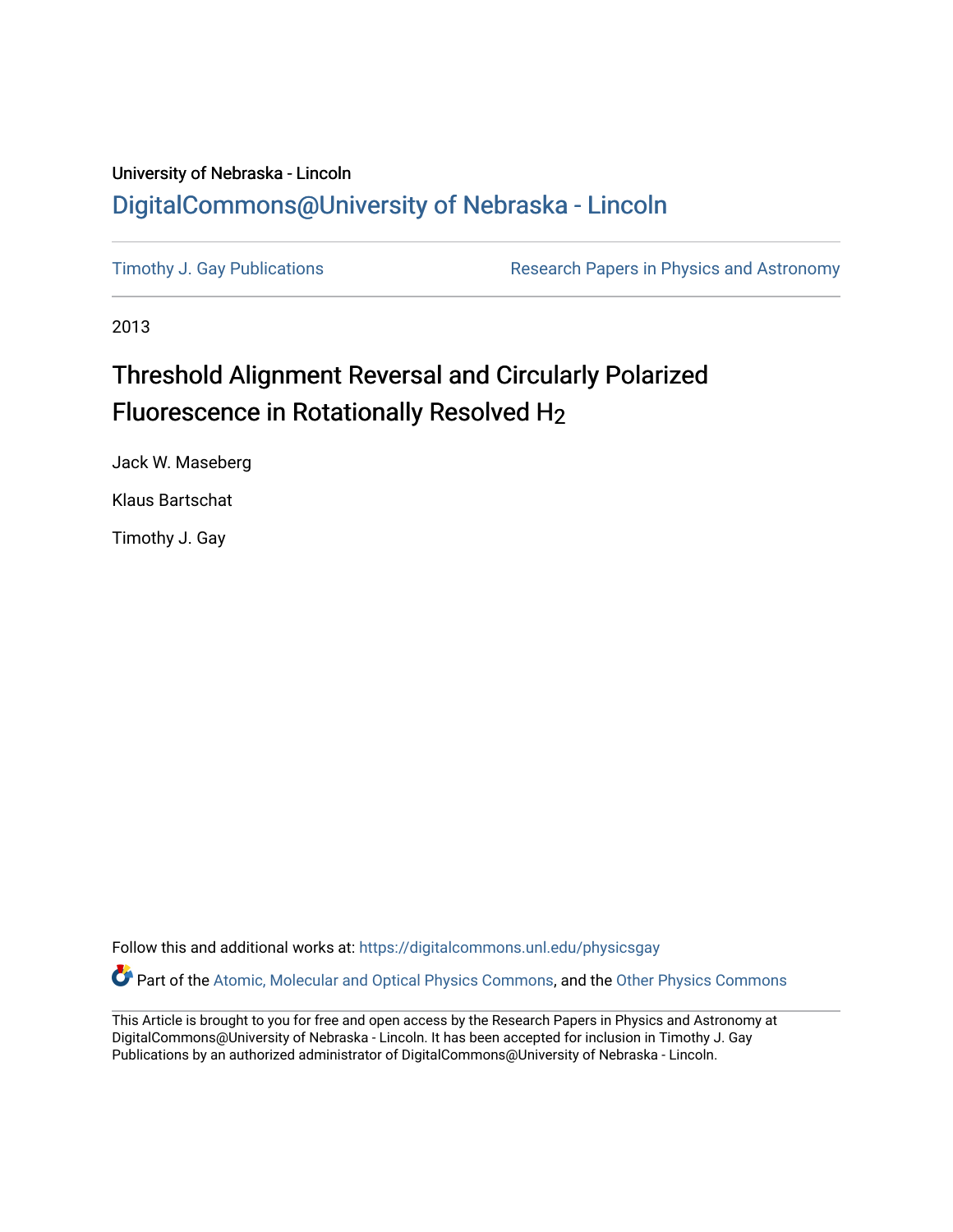## Threshold Alignment Reversal and Circularly Polarized Fluorescence in Rotationally Resolved  $H_2$

J. W. Maseberg,  $^{1,2}$  K. Bartschat,<sup>3</sup> and T. J. Gay<sup>1</sup>

<sup>1</sup>Department of Physics and Astronomy, University of Nebraska, Lincoln, Nebraska 68588-0299, USA<br><sup>2</sup>Department of Physics, Fort Hays State University, Hays Kansas 67601, 4000, USA

 $P^2$ Department of Physics, Fort Hays State University, Hays, Kansas 67601-4099, USA

 $3$ Department of Physics and Astronomy, Drake University, Des Moines, Iowa 50311-4505, USA

(Received 26 August 2013; published 17 December 2013)

Using  $H_2$  and  $D_2$  targets, we have measured the polarization of Fulcher-band fluorescence resulting from spin-polarized electron-impact excitation of vibrationally and rotationally resolved  $d^3\Pi_u \to a^3\Sigma_g^+$ transitions for incident electron energies from 14.3 to 28.5 eV. Near threshold, the linear polarization  $P_1$ descends from positive values through zero to negative values, indicating a dynamic production of  $M_N = 0$  states. The circular polarization  $P_3$  is measured to be nonzero, indicating the orientation of rotationally resolved molecular states. For  $Q$ -branch transitions,  $P_3$  is consistent with theory based on Hund's case (b) coupling. The R-branch  $P_3$  values do not agree with theory equally well, indicating the effect of  $\Sigma$ -symmetry perturbation of the parent  $d^3\Pi_u^+$  state.

DOI: [10.1103/PhysRevLett.111.253201](http://dx.doi.org/10.1103/PhysRevLett.111.253201) PACS numbers: 34.80.Gs, 34.80.Nz

Experiments studying electron-impact excitation of atoms and molecules, such as the Franck-Hertz experiment [\[1\]](#page-5-0), played a crucial role in the early development of the quantum theory. As experiments became more sophisticated, well-defined beams of electrons with precisely known energies striking targets in single-collision conditions yielded ever-more detailed information about the many-body collision dynamics of electron-impact excitation and/or fragmentation. Today's sophisticated experiments, involving various combinations of high energy resolution, multiple particle detection, fluorescence and particle polarization analysis, and spin-polarized constituents, can provide highly detailed information about individual collisions [\[2](#page-5-1)[,3](#page-5-2)]. Experiments have advanced in step with improvement to both computational and analytical theory to the point where it is reasonable to assert that electron scattering from quasi-one- and quasi-two-electron atoms is essentially a solved problem. The same cannot be said for molecules; benchmark measurements and accompanying theory for electron impact excitation of simple systems with well-defined quantum numbers are almost nonexistent [[2,](#page-5-1)[3\]](#page-5-2).

An ongoing question in studies of electron-impact excitation of atoms has been the nature of the excited atomic states just above the energy threshold for their production. This is an important problem, because it involves slowly separating collision partners where strong Coulombic coupling of multiple particles occurs for an extended period of time. Conservation laws place rigorous restrictions on the states that can be excited just above threshold; essentially, the momentum transfer from the incident electron to the atomic system must be purely longitudinal [\[4\]](#page-5-3). Thus, in the case of a one-electron excitation process, the initial electron momentum must be transferred completely to the excited electron's orbital [see Fig.  $1(a)$ ]. Consider, for example, an  $S \rightarrow P$  transition with the z-quantization axis taken along the incident beam direction. Ignoring spin and arguing classically, this means that only states with  $M_L = 0$  can be excited, because the  $M_L = \pm 1$  states have no longitudinal momentum. Quantum mechanically, this corresponds to the excitation of a  $p<sub>z</sub>$  orbital. Upon decay to the ground state, the fluorescence must thus be linearly polarized along the z axis, with the linear polarization fraction  $P_1 = (I_{\parallel} - I_{\perp})/(I_{\parallel} + I_{\perp}) = +1$ , where  $I_{\parallel}$  ( $I_{\perp}$ ) is the intensity of the fluorescence polarized parallel (perpendicular) to the z axis [[5\]](#page-5-4). Generally, the value of  $+1$ is reduced by a number of kinematic factors internal to the target: electron spin and nuclear spin depolarization and the atomic orbital angular momentum coupling scheme [\[4–](#page-5-3)[6](#page-5-5)]. Certain coupling schemes can lead to negative values of  $P_1$  [[7–](#page-5-6)[9](#page-5-7)]. In all cases, however, threshold dynamics rigorously require that only states with  $M_L = 0$  be populated at threshold. Very early measurements of fluorescence polarization from electron-beam excitation of Hg by Skinner and Appleyard showed that this picture is incomplete [[8\]](#page-5-8). Failure of their data to match the kinematically required threshold values called into question the new quantum theory and occasioned much theoretical work to explain their anomalous results [\[4](#page-5-3)[,6](#page-5-5),[10](#page-5-9)]. Indeed, it was not until the late 1960s that a reasonably comprehensive understanding of such anomalous threshold values emerged. While the correct kinematic limit is required by quantum mechanics, this restriction holds only as the excess energy above threshold goes to zero. Essentially all extant anomalous results can be understood in terms of inadequate experimental energy resolution, near-threshold temporary negative-ion resonances, or both [\[9–](#page-5-7)[12](#page-5-10)].

In the case of molecular targets, the situation is very different. There exists, to our knowledge, only one previous study of threshold polarization for well-defined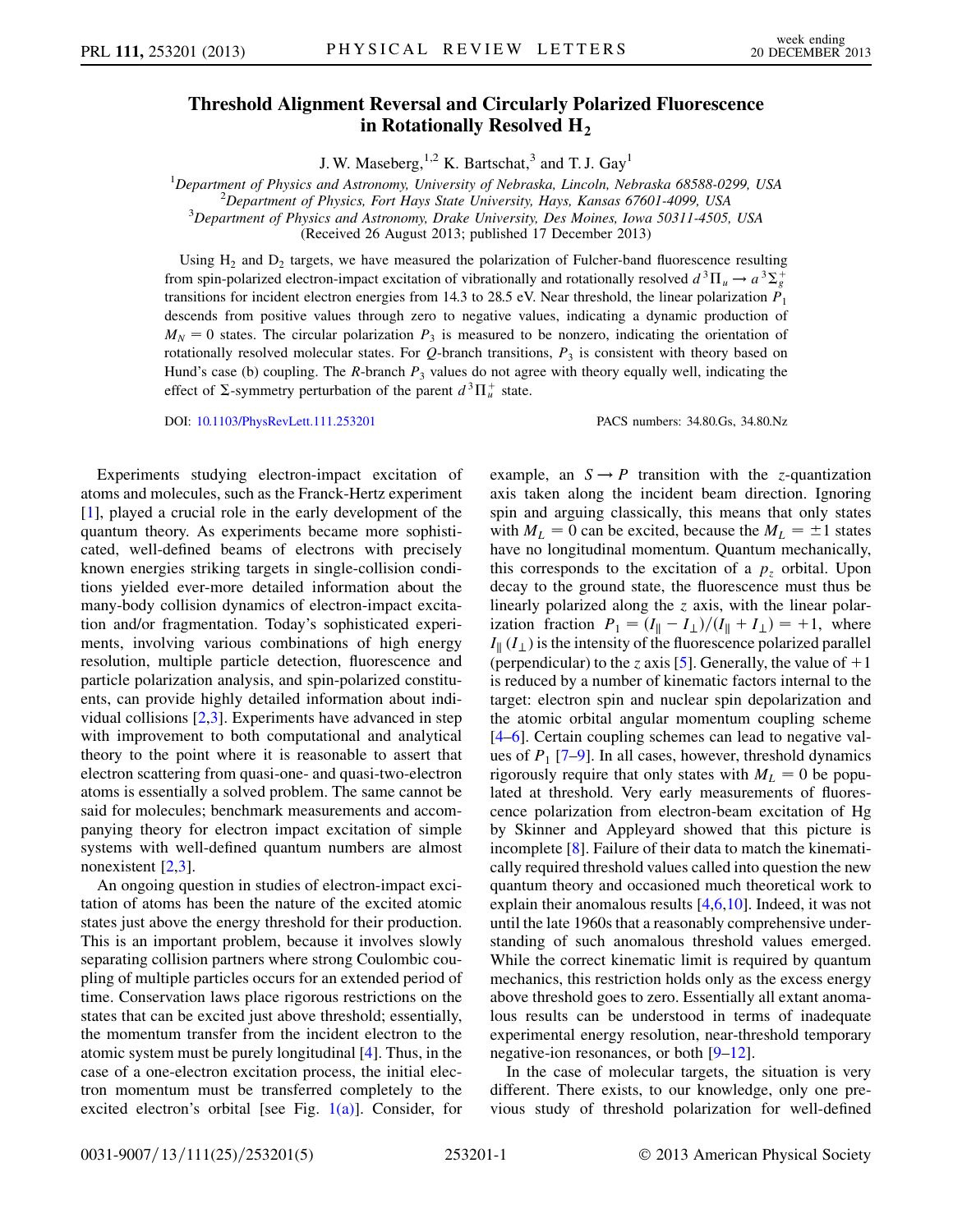

<span id="page-2-0"></span>FIG. 1 (color online). The classical dynamics of threshold excitation for both atoms and molecules (see text). (a)  $S \rightarrow P$ atomic excitation showing the  $P$ -state  $M_L$  orbitals. The direction of the incident electron momentum  $k_0$ , which is the same as the momentum transfer at threshold, is indicated. The  $0, +$ , and  $$ signs indicate the sign of  $P_1$  produced when the respective  $M_L$ states decay. (b)  $\Sigma \to \Sigma$  or  $\Sigma \to \Pi$  molecular excitation for  $N = 1$ . Various nuclear rotational orientations at a given instant are shown, with the electronic state that can be excited for purely longitudinal momentum transfer. The dashed circles represent the nuclear orbitals over time. Unlike the atomic threshold case, molecular  $\Pi$ -state excitation can yield  $M_N = \pm 1$  and 0. (c) Signs of  $P_1$  for  $\Pi$ -state emission. The arrows indicate the classical direction of N.

excited states [\[13\]](#page-5-11). In this Letter, we present systematic measurements of fluorescence polarization from rotationally and vibrationally resolved states of the fundamental H2 system. By using an incident spin-polarized electron beam, we have succeeded in observing orientation induced by electron impact of target molecular states whose angular momentum quantum numbers are completely known. These data match well with our theoretical predictions for a pure Hund's case (b) coupling of three angular momenta. We also find that with molecules the linear polarization can have a negative limit at threshold due not to kinematic target coupling but to the direct dynamic excitation of  $M_N = 0$  states.

The experimental apparatus we used to perform these measurements is shown in Fig. 2 of Ref. [[14](#page-5-12)], and a detailed discussion of our basic experimental procedure is given there. Briefly, we obtain a beam of transversely spin-polarized electrons by irradiating unstrained negative electron affinity (NEA) GaAs with circularly polarized 785 nm laser light. Photoelectrons from this source have an energy width of less than 0.4 eV and a polarization  $P_e \approx$ 27%. A differential pumping region separates the source from the field-free target gas cell, whose potential is varied to change the collision energy. A lens above the target cell images light from excited molecules into an optical polarimeter, comprising a rotatable quarter-wave retarder, linear polarizer, optical bandpass filter, and a cooled Hamamatsu R946 photomultiplier tube. We use individual, very narrow (0.14 nm FWHM) interference filters for wavelengths 600.7, 601.8, 618.3 nm, 622.5, and 623.8 nm, to isolate each of the molecular rotational transitions of interest:  $D_2 Q(3)[0], H_2 Q(1)[0], H_2 R(1)[2], H_2 Q(1)[2],$  and  $H_2 Q(3)[2]$ , respectively, where the number in square brackets is both the excited-state and final-state vibrational quantum number. In the  $Q(N)$  transitions, the initial, excited, and final states have nuclear rotational quantum number N. In all cases, the total nuclear spin is  $I = 1$ . These transitions were picked to be well separated from other, spectrally dense transitions of the Fulcher band.

Our data are shown in Figs. [2](#page-2-1) and [3.](#page-3-0) Figure [2](#page-2-1) focuses on  $P_1$  for the H<sub>2</sub>  $Q(1)$  transitions, for which there exist other theoretical and experimental data for comparison. Figure [3](#page-3-0) shows all of our polarization data, including those for the circular polarization fraction  $P_3$ , which is proportional to the electron spin–induced magnetic dipole moment of the excited molecular states [\[5](#page-5-4)].

We comment first on some general features of the data. Our  $P_1$  results displayed in Fig. [2,](#page-2-1) while in qualitative agreement with previous experimental values [\[13](#page-5-11)[,15,](#page-5-13)[16\]](#page-5-14), are in qualitative disagreement with theory [[17\]](#page-5-15). Our data in Figs. [2](#page-2-1) and [3](#page-3-0) decrease monotonically toward zero as the threshold energy is approached, and some transitions reach negative values for the lowest energies. In addition to the data of Ref. [[13](#page-5-11)] and that for rotationally unresolved transitions in  $N_2$  [\[18,](#page-5-16)[19\]](#page-5-17), these are the only data of which we are aware that exhibit this behavior, with the caveats that the collisions involve simple excitation without fragmentation and are unperturbed by the presence of obvious negative-ion resonances. We note that a few atomic systems [\[7](#page-5-6)[,9,](#page-5-7)[20\]](#page-5-18) exhibit this behavior, but do so as required by

<span id="page-2-1"></span>

FIG. 2 (color online). Linear polarization fraction  $P_1$  as a function of incident electron energy for excitation of the  $Q(1)$ transition. The present rotationally resolved results are compared with our previous measurements with a wider bandwidth filter [\[18\]](#page-5-16) and data from other groups [\[13,](#page-5-11)[15,](#page-5-13)[16](#page-5-14)]. Also shown are the theoretical predictions of Meneses et al. [\[17\]](#page-5-15).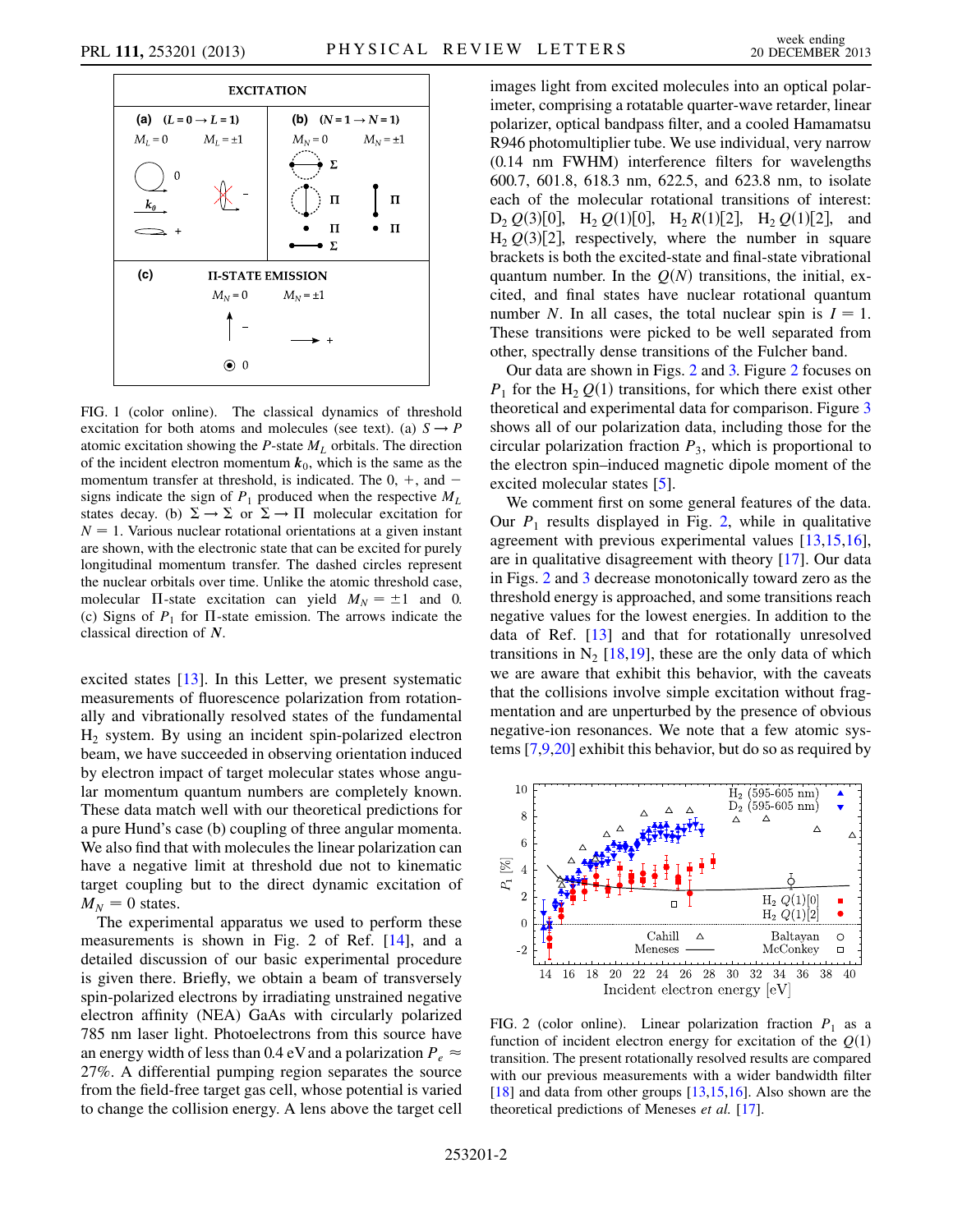<span id="page-3-0"></span>

<span id="page-3-1"></span>FIG. 3 (color online). (a) Linear polarization fraction  $P_1$  for various transitions within the  $H_2 d^3 \Pi_u \rightarrow a^3 \Sigma_g^+$  emission band. (b) The corresponding values of the circular light polarization  $P_3$ . The latter are normalized to the incident electron polarization. The straight lines correspond to the values predicted in Eqs.  $(12)$  $(12)$  $(12)$ – $(14)$ .

target coupling kinematics and/or in the presence of strong resonances. While it is possible that our results are affected by rovibrational f-band resonances in the vicinity of 14–15 eV [[21](#page-5-19)], we see no evidence for such features in our excitation functions or in the energy dependence of  $P_1$ or  $P_3$ . The behavior of  $P_1$  is featureless from threshold to 28.5 eV, well above the range of such resonances. Moreover, we could find no reports for decay of these resonances into  $d^3\Pi_u$   $v = 0$  or 2 states; their major decay channels appear to be into  $C^{1}\Pi_{u}$  and  $c^{3}\Pi_{u}$  states [\[21\]](#page-5-19).

In considering just our rotationally resolved  $P_1$  data in both Figs.  $2$  and  $3(a)$ , it is apparent that, with the exception of the  $D_2$  results, they reach negative values for energies closest to threshold. The data of Cahill et al. do not, and we have no explanation for this. We point out, however, that their interference filter had a FWHM bandpass of 0.8 nm, compared with our filter's 0.14 nm bandpass, and that Fulcher-band transitions in the vicinity of 622–623 nm are spectrally dense [\[22\]](#page-5-20). Our rotationally unresolved data, taken with a 10 nm bandpass filter (Fig. [2](#page-2-1)), do not reach negative  $P_1$  values, although they are certainly trending in this direction.

The cause of these negative values, and the basic physics underlying this novel threshold behavior, can be understood classically for the case of  $Q(1)$  transitions with the help of Figs.  $1(b)$  and  $1(c)$ . Unlike the atomic case, the threshold restriction that the momentum transfer be along the z axis allows for either  $\Pi$  or  $\Sigma$  states with  $M_N = 0$  or  $\pm 1$  to be excited. For the case of  $\Pi$  excitation, this can only happen when the target's internuclear axis is perpendicular to z. When an excited  $\Pi$  state decays, it emits light with  $P_1 \ge 0$  if  $M_N = \pm 1$ , and  $P_1 \le 0$  if  $M_N = 0$ ; this is the opposite of the case for  $P \rightarrow S$  atomic fluorescence. Thus, the negative sign of  $P_1$  in our measurements at threshold indicates a slight dynamical preference for excitation of states with  $M_N = 0$ . This is somewhat surprising, given that the ground state ( $N = 1$ ,  $M_N = \pm 1$ ) sublevels are twice as common as those with  $M_N = 0$ , and can only be excited to  $\Pi$  states at threshold, whereas the  $M_N = 0$ states can be excited to either  $\Pi$  or  $\Sigma$  states. This result also disagrees with the calculations of Meneses et al. [[17\]](#page-5-15), in which the excitation of  $\Pi$  states with  $M_N = 0$  vanishes at threshold. We note, however, that the symmetry arguments of Dunn [\[23\]](#page-5-21), invoked in Ref. [\[17\]](#page-5-15), do not forbid  $P_1 < 0.$ 

The nonzero  $P_3$  values shown in Fig. [3\(b\),](#page-3-1) which are relatively insensitive to the incident beam energy, represent the observation of orientation for rotationally resolved molecular states. Earlier electron- $H<sub>2</sub>$  601.8 nm photon coincidence experiments by McConkey et al. [\[15\]](#page-5-13) attempted to observe a nonzero  $P_3$  caused by the breakdown of axial collision symmetry, but their statistical accuracy was insufficient to achieve this goal. This illustrates the principle that sometimes angle-averaged experiments, while losing information related to specific momentum transfer, can provide new, related information because of their higher count rates. Finally, we note that, for a given rotationally resolved transition, the data of Figs. [2](#page-2-1) and [3](#page-3-0) are essentially independent of vibrational quantum number and isotopic composition.

We now attempt to explain the above observations more quantitatively using the formalism of state multipoles [\[5,](#page-5-4)[6](#page-5-5)]. For unpolarized electrons, early work on this problem was carried out by Blum and Jakubowicz [[24](#page-5-22)]. They showed that a nonzero  $P_1$  can be measured due to the alignment created in the orbital angular momentum (electrons plus nuclei)  $N$  system. Over time, however, this initial alignment is decreased via fine-structure and hyperfine-structure depolarization due to coupling with the electronic  $(S)$  and nuclear  $(I)$  spins.

If spin-polarized electrons are used, the situation becomes more complicated. In the present case, the spin polarization of the electrons is transferred to the S system of the excited  ${}^{3}$  $\Pi_{\nu}$  state via electron exchange. From there, spin-orbit interactions lead to a partial transfer of this polarization to the  $N$  and  $I$  systems. The observed value of  $P_3$  is ultimately due to the orientation of N.

Depolarization effects can be treated with the formalism of ''generalized perturbation coefficients'' using coupled state multipoles for three systems:  $N$ ,  $S$ , and  $I$  [\[25,](#page-5-23)[26\]](#page-5-24). In  $H_2$  and  $D_2$ , Hund's case (b) coupling is a reasonable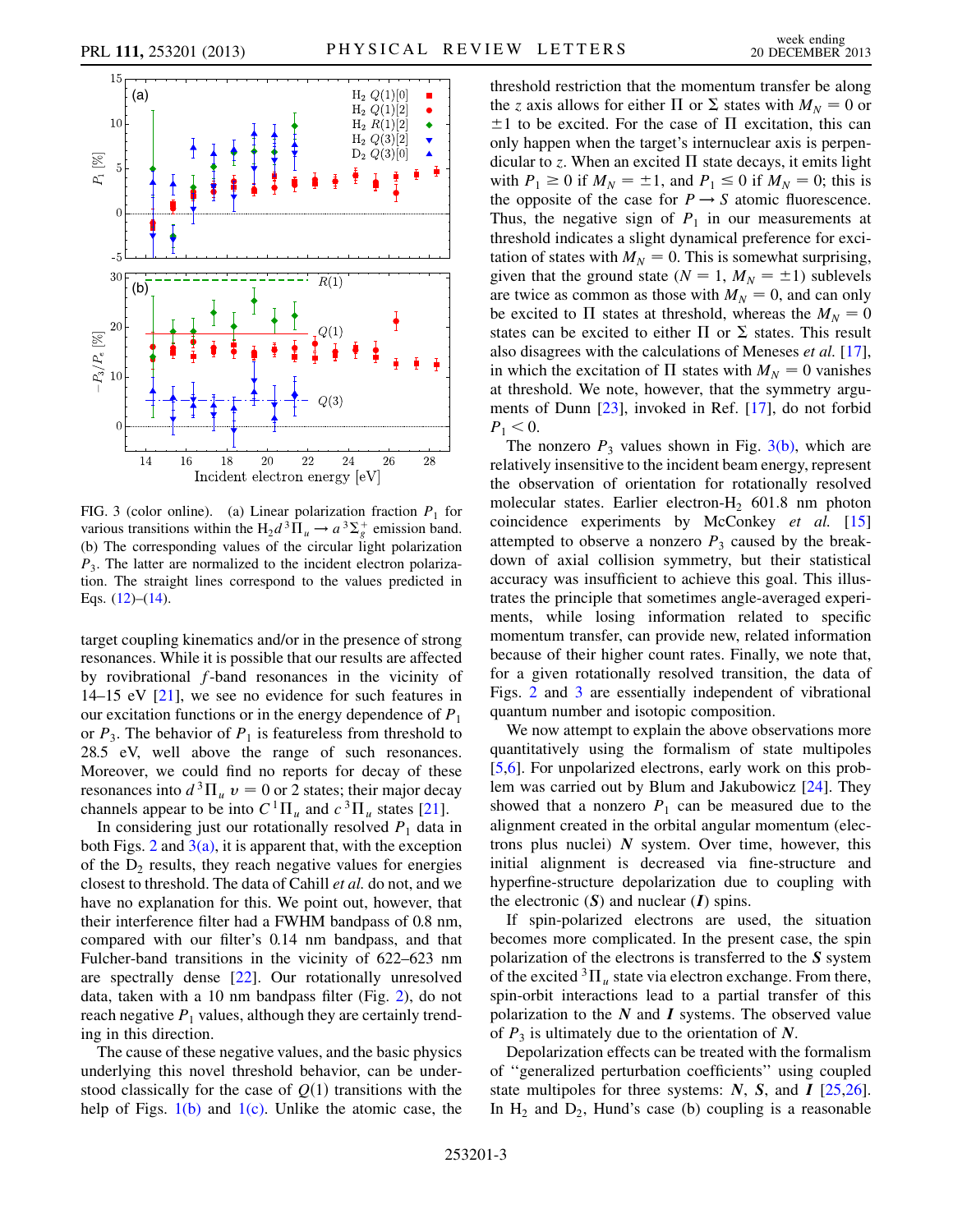starting point, since  $N = \Lambda + R$  (where  $\Lambda$  is the projection of the electronic orbital angular momentum on the internuclear axis and  $\bf{R}$  is the nuclear rotational angular momentum) is a good quantum number. In this scheme,  $N + S \rightarrow J$  and  $J + I \rightarrow F$ . However, since J and F are not good quantum numbers for the  $d^3\Pi_u$  state [[27](#page-5-25)], one may ultimately need to consider other coupling schemes [\[6,](#page-5-5)[24\]](#page-5-22). Note that relatively simple results can only be derived if all fine- and hyperfine-level splittings are large compared with the fluorescence linewidth  $\gamma$ . Since this is true in the present case, full depolarization of S occurs.

The time-averaged multipole moments of the excited molecular system are expressed as [\[25\]](#page-5-23)

$$
\langle \overline{T_{KQ}^{+}(N)} \rangle = \sum_{K'Q'k'q'} \langle T_{K'Q'}^{+}(N) \rangle \langle t_{k'q'}^{+} \rangle G_{K'k'K}^{Q'q'Q}.
$$
 (1)

Here,  $\langle T^+_{K'Q'}(N)\rangle$  and  $\langle t^+_{k'q'}\rangle$  are the initial state multipoles of the N and S systems, respectively, while the  $G_{\kappa'\nu'\kappa}^{Q'q'Q}$  $\frac{Q'q'Q}{K'k'K}$  are the generalized perturbation coefficients. We absorb a factor  $1/\sqrt{2I + 1}$ , i.e., the monopole term from the unpolarized nuclear system, into  $G_{\vec{k}^{\prime}\vec{k}^{\prime}K}^{Q'q'Q}$  $K'_{k'k'}$  below. In addition to the monopole terms  $\langle T_{00}^+(N)\rangle \langle t_{00}^+\rangle$ , the only parameters that enter the relevant equations for dipole radiation are the alignment  $\langle T_{20}^{+}(N) \rangle$  and spin orientation  $\langle t_{11}^{+} \rangle = iP_e/3$  [[28\]](#page-5-26).

In our notation, and for our special case of an initially unpolarized nuclear spin system, the generalized perturbation coefficients are given by

$$
G_{K'k'K}^{Q'q'Q} = \sqrt{\frac{(2K'+1)(2k'+1)(2K+1)}{(2S+1)(2I+1)^2}} \sum_{J} (-1)^{N-S-J-Q}
$$
  
×  $(2J+1)^2 \left(\frac{K'k'}{Q'q'-Q}\right) \left\{\begin{array}{ccc} J & S \\ J & N & K \end{array}\right\}$   
× 
$$
\left\{\begin{array}{ccc} N & S & K \\ N & S & K \\ K' & k' & K \end{array}\right\} \sum_{F} (2F+1)^2 \left\{\begin{array}{ccc} F & F & K \\ J & J & I \end{array}\right\}^2.
$$
 (2)

We can now calculate  $P_1$  and  $P_3$  using Eqs. (4.6.10),  $(4.6.11)$ , and  $(6.1.1)$  from Ref.  $[5]$ . All results can be expressed in terms of the relative alignment parameters  $A_{20}(N) \equiv \langle T_{20}^{+}(N) \rangle / \langle T_{00}^{+}(N) \rangle$  and  $A_{11} \equiv \langle T_{11}^{+}(N) \rangle / \langle T_{00}^{+}(N) \rangle$ . For the various transitions considered here, we obtain

$$
Q(1): P_1 = \frac{0.061A_{20}(1)}{1 + 0.020A_{20}(1)},
$$
\n(3)

$$
R(1): P_1 = \frac{0.195A_{20}(2)}{1 - 0.065A_{20}(2)},
$$
\n(4)

$$
Q(3): P_1 = \frac{0.321A_{20}(3)}{1 + 0.214A_{20}(3)},
$$
\n(5)

with

$$
A_{20}(1) = \sqrt{2}(\sigma_1 - \sigma_0)/\sigma(N = 1),
$$
 (6)

$$
A_{20}(2) = \sqrt{10/7}(2\sigma_2 - \sigma_1 - \sigma_0)/\sigma(N = 2), \quad (7)
$$

$$
A_{20}(3) = \sqrt{1/3}(5\sigma_3 - 3\sigma_1 - 2\sigma_0)/\sigma(N = 3).
$$
 (8)

Here,  $\sigma_m = \sigma_{-m}$  are magnetic sublevel cross sections, and  $\sigma$  is the angle-integrated cross section.

Consequently, the observable value of  $P_1$  must lie between particular limits. The extreme cases occur when  $\sigma_0$  or  $\sigma_{m_{\text{max}}}$  dominates the excitation process. The ranges are

$$
Q(1): -8.9\% \le P_1 \le +4.3\%,\tag{9}
$$

$$
R(1): -21\% \le P_1 \le +25\%,\tag{10}
$$

$$
Q(3): -49\% \le P_1 \le +35\%.\tag{11}
$$

The formula and the limit for the  $Q(1)$  transition were also derived by Meneses et al. [\[17\]](#page-5-15). The small difference between our range and theirs is due to their (incorrect) value of  $G_0 = 0.964$  instead of 1. The energy dependence of their theoretical prediction for  $P_1$  is due entirely to their dynamical calculation of the various  $\sigma_m$ .

In the formula for  $P_3$ ,  $A_{20}$  only appears in the denominator, i.e., in the expression for intensity. Our experimental results for  $P_1$  show that the influence of the term with  $A_{20}$  is small, either because  $|A_{20}|$  is small itself or, as for the  $Q(1)$ transition, because strong depolarization results in a small perturbation coefficient.

With this assumption, the result for  $P_3$  depends only on  $A_{11}$ . The latter parameter is constructed from  $\langle T_{00}^{+}(N) \rangle$ ,  $\langle T_{20}^{+}(N) \rangle$ , and  $\langle t_{11}^{+} \rangle = i P_e/3$ . Since  $G_{211}^{011} \ll G_{011}^{011}$  in all cases, the term with  $\langle T_{20}^{+}(N) \rangle$  can be neglected as well. Since the only remaining parameter that depends on the dynamics,  $\langle T_{00}(N)^{+}\rangle$ , cancels out in the formula for the circular polarization, the circular polarization  $P_3$  is directly proportional to the electron spin polarization, with the proportionality factor given by combinations of  $3j$ ,  $6j$ , and  $9j$  symbols. We obtain the following:

$$
Q(1): P_3/P_e \approx -18.7\%,\tag{12}
$$

$$
R(1): P_3/P_e \approx -29.5\%,\tag{13}
$$

$$
Q(3): P_3/P_e \approx -5.3\%.\tag{14}
$$

<span id="page-4-1"></span><span id="page-4-0"></span>As seen in Fig. [3,](#page-3-0) the predictions for the  $O(N)$  transitions are in satisfactory agreement with the measurements. The  $R(1)$  experimental results are, however, consistently below theory. We speculate that this is because the  $d^3\Pi_u^+$  state, the parent for  $R(1)$  fluorescence, is significantly perturbed by the  $d^3\Sigma_u^+$  state [\[16](#page-5-14)[,27\]](#page-5-25). This extra  $\Sigma$  character of the wave function should reduce its overall orientation. In general, we note again that neither  $J$  nor  $F$  is a good quantum number in the  $d^3\Pi_u^+$  state. Thus, pure Hund's